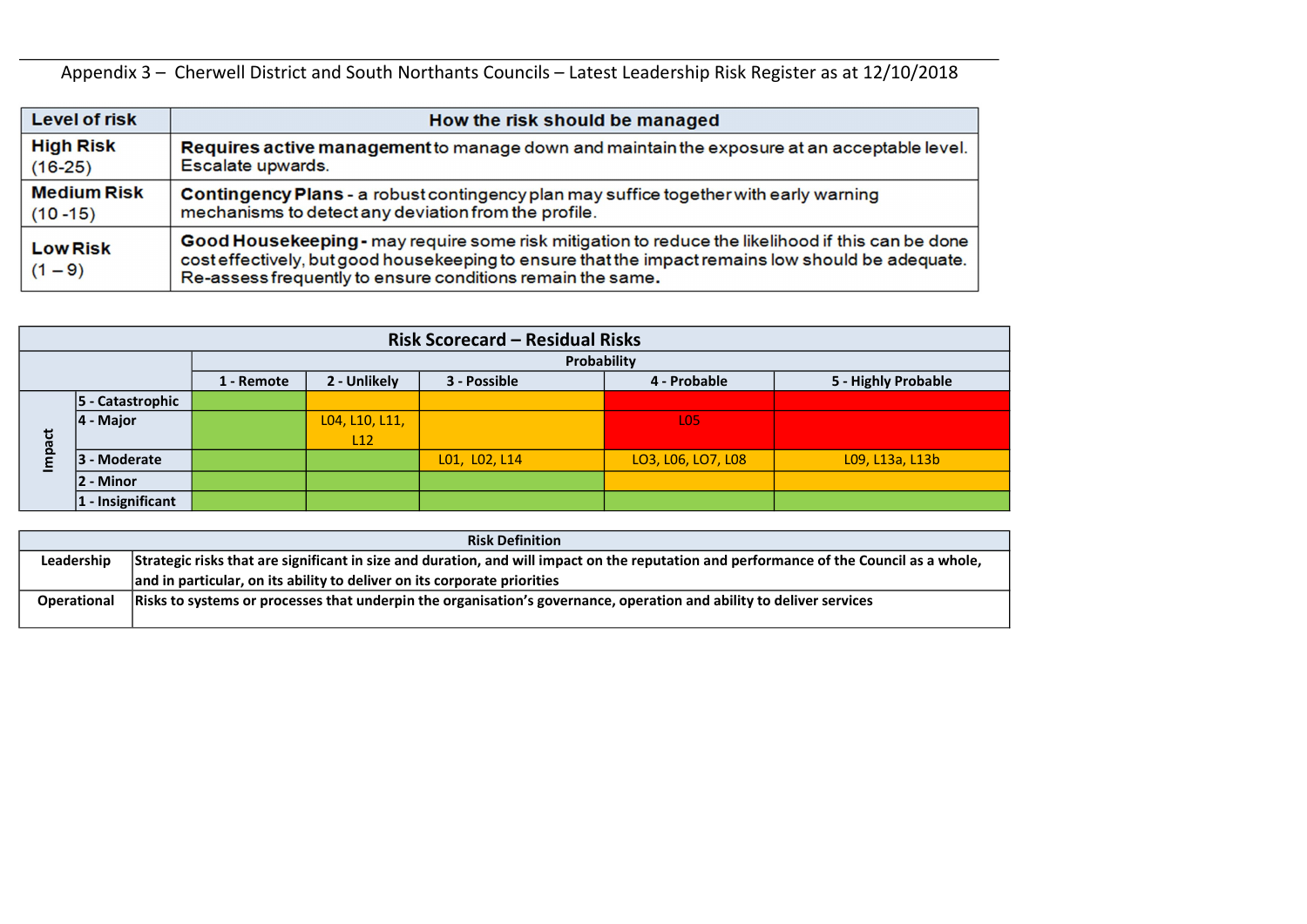| Ref             | <b>Name and Description of</b>                                                                                                                                                                                     | <b>Potential impact</b>                                                                                                                                                                                                                                                                                                                                                                                                                                                                                                                | Inherent (gross)<br>risk level<br>(no Controls) |                 | Controls                                                                                                                                                                                                                                                                                                                                                                                                                                                                                                                                                                                                                                                                                                                                                                                                                                                                                                                                                                                | <b>Control assessment</b>                                                                                                                                   | <b>Lead Member</b>                                                        | <b>Risk owner</b> | <b>Risk manager</b>         |                         | existing controls)      | Residual risk level (after | Direct'n of<br>travel | <b>Mitigating actions</b><br>(to address control issues)                                                                                                                                                                                                                                                                                                                                                                                                                                                                                                                                                                                                                                                                                                                                                                                                                                                                                                                                                                                                                                                                                                                                                                                                                                                                                                                                                                                                                                                                                                                                                                                                                                      | <b>Comments</b>                                                                                                                                                                                                                                                                                                                                                                                                                                                                                                                                              | Last updated                                     |
|-----------------|--------------------------------------------------------------------------------------------------------------------------------------------------------------------------------------------------------------------|----------------------------------------------------------------------------------------------------------------------------------------------------------------------------------------------------------------------------------------------------------------------------------------------------------------------------------------------------------------------------------------------------------------------------------------------------------------------------------------------------------------------------------------|-------------------------------------------------|-----------------|-----------------------------------------------------------------------------------------------------------------------------------------------------------------------------------------------------------------------------------------------------------------------------------------------------------------------------------------------------------------------------------------------------------------------------------------------------------------------------------------------------------------------------------------------------------------------------------------------------------------------------------------------------------------------------------------------------------------------------------------------------------------------------------------------------------------------------------------------------------------------------------------------------------------------------------------------------------------------------------------|-------------------------------------------------------------------------------------------------------------------------------------------------------------|---------------------------------------------------------------------------|-------------------|-----------------------------|-------------------------|-------------------------|----------------------------|-----------------------|-----------------------------------------------------------------------------------------------------------------------------------------------------------------------------------------------------------------------------------------------------------------------------------------------------------------------------------------------------------------------------------------------------------------------------------------------------------------------------------------------------------------------------------------------------------------------------------------------------------------------------------------------------------------------------------------------------------------------------------------------------------------------------------------------------------------------------------------------------------------------------------------------------------------------------------------------------------------------------------------------------------------------------------------------------------------------------------------------------------------------------------------------------------------------------------------------------------------------------------------------------------------------------------------------------------------------------------------------------------------------------------------------------------------------------------------------------------------------------------------------------------------------------------------------------------------------------------------------------------------------------------------------------------------------------------------------|--------------------------------------------------------------------------------------------------------------------------------------------------------------------------------------------------------------------------------------------------------------------------------------------------------------------------------------------------------------------------------------------------------------------------------------------------------------------------------------------------------------------------------------------------------------|--------------------------------------------------|
|                 |                                                                                                                                                                                                                    |                                                                                                                                                                                                                                                                                                                                                                                                                                                                                                                                        |                                                 |                 |                                                                                                                                                                                                                                                                                                                                                                                                                                                                                                                                                                                                                                                                                                                                                                                                                                                                                                                                                                                         | Fully effective<br>Partially effective<br>Not effective                                                                                                     |                                                                           |                   |                             |                         |                         |                            |                       |                                                                                                                                                                                                                                                                                                                                                                                                                                                                                                                                                                                                                                                                                                                                                                                                                                                                                                                                                                                                                                                                                                                                                                                                                                                                                                                                                                                                                                                                                                                                                                                                                                                                                               |                                                                                                                                                                                                                                                                                                                                                                                                                                                                                                                                                              |                                                  |
|                 | Financial resilience -<br>Failure to react to<br>external financial shocks,<br>new policy and increased<br>service demand. Poor<br>investment and asset<br>management decisions.                                   | Reduced medium and long term financial viability<br>Reduction in services to customers<br>Continued reliance on central govt (RSG) and therefore reduced<br>opportunity for independent decision making<br>Reduced financial returns (or losses) on investments/assets<br>Inability to deliver financial efficiencies<br>Inability to deliver commercial objectives (increased income)<br>Poor customer service and satisfaction<br>Increased complexity in governance arrangements<br>Lack of officer capacity to meet service demand | $\overline{4}$<br>$\overline{4}$                |                 | Medium Term Revenue Plan reported regularly to members.<br>Efficiency plan in place and balanced medium term<br>Highly professional, competent, qualified staff<br>Good networks established locally, regionally and nationally<br>National guidance interpreting legislation available and used regularly<br>Members aware and are briefed regularly<br>Participate in Northamptonshire Finance Officers and Oxfordshire Treasurers'<br>Association's work streams<br>Treasury management policies in place<br>Investment strategies in place<br>Regular financial and performance monitoring in place<br>Independent third party advisers in place<br>Regular bulletins and advice received from advisers<br>Property portfolio income monitored through financial management arrangements on<br>a regular basis<br>Asset Management Strategy in place and embedded.<br>Transformation Programme in place to deliver efficiencies and increased income in                             | Fully<br>Fully<br>Partially<br>Fully<br>Partially<br>Partially<br> Fully<br>Partially<br>Fully<br>Partially<br>Partially<br>Fully<br>Partially<br>Partially | <b>Councillor Tony</b><br>– Illot<br><b>Councillor Peter</b><br>Rawlinson |                   | Adele Taylor   Kelly Watson | $\overline{\mathbf{3}}$ | $\mathbf{3}$            |                            | $\leftrightarrow$     | AD Finance and Performance recruited. Overall Finance and<br>Procurement resource being reviewed. Additional resilience and<br>resource for financial accounting and reporting engaged through   awareness raising.<br>external partners and agencies.<br>Investment strategy approach agreed for 18/19 and all potential [Ensuring support is utilised from and<br>investments to now be taken through the working groups prior to $ $ provided by external partners and<br>formal sign off. Robust review and challenge of our investment<br>options to be regularly undertaken through our usual monitoring<br>processes.<br>Timeliness and quality of budget monitoring particularly property<br>income and capital to be improved. Project with Civica is ongoing.<br>Asset Management Strategy to be reviewed and refreshed in the<br>new year.<br>Review of BUILD! to ensure procurement and capital monitoring<br>arrangements are in place and development of forward<br>programme.<br>Finance support and engagement with programme management<br>processes being established.<br>Integration and development of Performance, Finance and Risk<br>reporting during 18/19.<br>Regular involvement and engagement with senior management<br>across Counties as well as involvement in Regional and National<br>finance forums.<br>Regular member meetings, training and support in place and<br>regularly reviewed. Briefings provided on key topics to members.<br>Financial support and capacity being developed during 18/19<br>through development programme.<br>Regular utilisation of advisors.<br>Internal Audits being undertaken for core financial activity and<br>capital. | Maintaining focus in this area with ongoing<br>review, staff and member training and<br>stakeholders.                                                                                                                                                                                                                                                                                                                                                                                                                                                        | Risk reviewed -<br>11/10/18 - No<br>changes made |
| LO <sub>2</sub> | <b>Statutory functions -</b><br>Failure to meet statutory<br>legislative changes are<br>not anticipated or<br>planned for.                                                                                         | Legal challenge<br>obligations and policy and Loss of opportunity to influence national policy / legislation<br>Financial penalties<br>Reduced service to customers                                                                                                                                                                                                                                                                                                                                                                    | $\overline{4}$                                  | 12 <sub>2</sub> | the future<br>Embedded system of legislation and policy tracking In place, with clear<br>accountabilities, reviewed regularly by Directors<br>Clear accountability for responding to consultations with defined process to ensure<br>Member engagement<br>National guidance interpreting legislation available and used regularly<br>Risks and issues associated with Statutory functions incorporated into Directorate Risk<br>Registers and regularly reviewed<br>Clear accountability for horizon scanning, risk identification / categorisation /<br>escalation and policy interpretation in place<br>Robust Committee forward plans to allow member oversight of policy issues and risk<br>management, including Scrutiny and Audit<br>Internal Audit Plan risk based to provide necessary assurances<br>Strong networks established locally, regionally and nationally to ensure influence on<br>policy issues<br>Senior Members aware and briefed regularly in 1:1s by Directors | Partially<br>Partially<br>Fully<br>Partially<br>Partially<br>Partially<br>Partially<br>Fully<br>Partially                                                   | <b>Councillor Barry</b><br>Wood<br>Councillor Ian<br>McCord               |                   | Yvonne Rees   Claire Taylor | 3                       |                         |                            | $\leftrightarrow$     | Establish corporate repository and accountability for<br>policy/legislative changes<br>Review Directorate/Service risk registers<br>Ensure Committee forward plans are reviewed regularly by senior   Internal Audit Plan aligned to Leadership Risk  <br>officers<br>insure Internal Audit plan focusses on key leadership risks<br>Develop stakeholder map, with Director responsibility allocated<br>for managing key relationships<br>Standardise agendas for Director / PFH 1:1s<br>New NPPF published 05/03/18 will guide revised approach to<br>planning policy and development management.<br>Allocate specific resource to support new projects/policies or<br>statutory requirements e.g. GDPR                                                                                                                                                                                                                                                                                                                                                                                                                                                                                                                                                                                                                                                                                                                                                                                                                                                                                                                                                                                      | Service risk registers being reviewed as part   Risk reviewed<br>of service planning.<br>Register and agreed at Audit Committees in<br>March.                                                                                                                                                                                                                                                                                                                                                                                                                | 12/10/18 - No<br>changes                         |
| LO3             | <b>Lack of Management</b><br>Capacity - Increased<br>workload relating to local<br>government<br>reorganisation and<br>changes to joint working<br>between SNC and CDC<br>impact on the capacity of<br>management. | Financial impact due to use of agency staff, possible impact on customers<br>and frontline service delivery if capacity risks are not managed.<br>Inability to deliver council's plans<br>Inability to realise commercial opportunities or efficiencies<br>Reduced resilience and business continuity<br>Reduced staff morale and uncertainty may lead to loss of good people                                                                                                                                                          | $\overline{4}$<br>$\mathbf{R}$                  | 12              | Use of interims / fixed term and project roles to support senior capacity as required.<br>Arrangements in place to source appropriate interim resource if needed<br>Delegations to Chief Exec agreed to ensure timely decisions<br>HR / Specialist resource in place to support recruitment process and manage<br>implications<br>Ongoing programme of internal communication                                                                                                                                                                                                                                                                                                                                                                                                                                                                                                                                                                                                           | Fully<br>Fully<br>Fully<br>Fully<br> Fully                                                                                                                  | Councillor Barry<br>Wood<br>Councillor Ian<br>McCord                      |                   | Yvonne Rees   Claire Taylor | $\overline{4}$          | $\overline{\mathbf{3}}$ | 12                         | $\leftrightarrow$     | Risk review underway to consider the impact of local government   Plans for senior management separation<br>reorganisation and changes to joint working arrangements<br>between CDC and SNC. Measures will be developed as the project  impact on those affected is recognised and<br>plans for re-organisation and the cessation of joint working.<br>Project planning for separation to be completed by September<br>2018. Separation will commence with senior management team, external advisor. Slightly elevated risk this<br>planned for Sept - Oct.<br>AD HR / OD briefed and leading the process<br>Communications to be delivered by CEO<br>External support provided.                                                                                                                                                                                                                                                                                                                                                                                                                                                                                                                                                                                                                                                                                                                                                                                                                                                                                                                                                                                                              | advanced. Aim is to implement at pace. The<br>the usual support arrangements are in place,<br>including consultation and support from an<br>month due to the uncertainty caused by<br>restructure.<br>Additional resource in place to support the<br>Northants Local Govt Re-organisation project<br>(LGR). Additional communications resource<br>in place to support LGR work.<br>Additional requirements to support LGR<br>impacts on both SNC and CDC have resulted<br>in the risk being slightly escalated to 12.<br>Regular comms being provided by CEX | Risk reviewed<br>12/10/18 - No<br>changes        |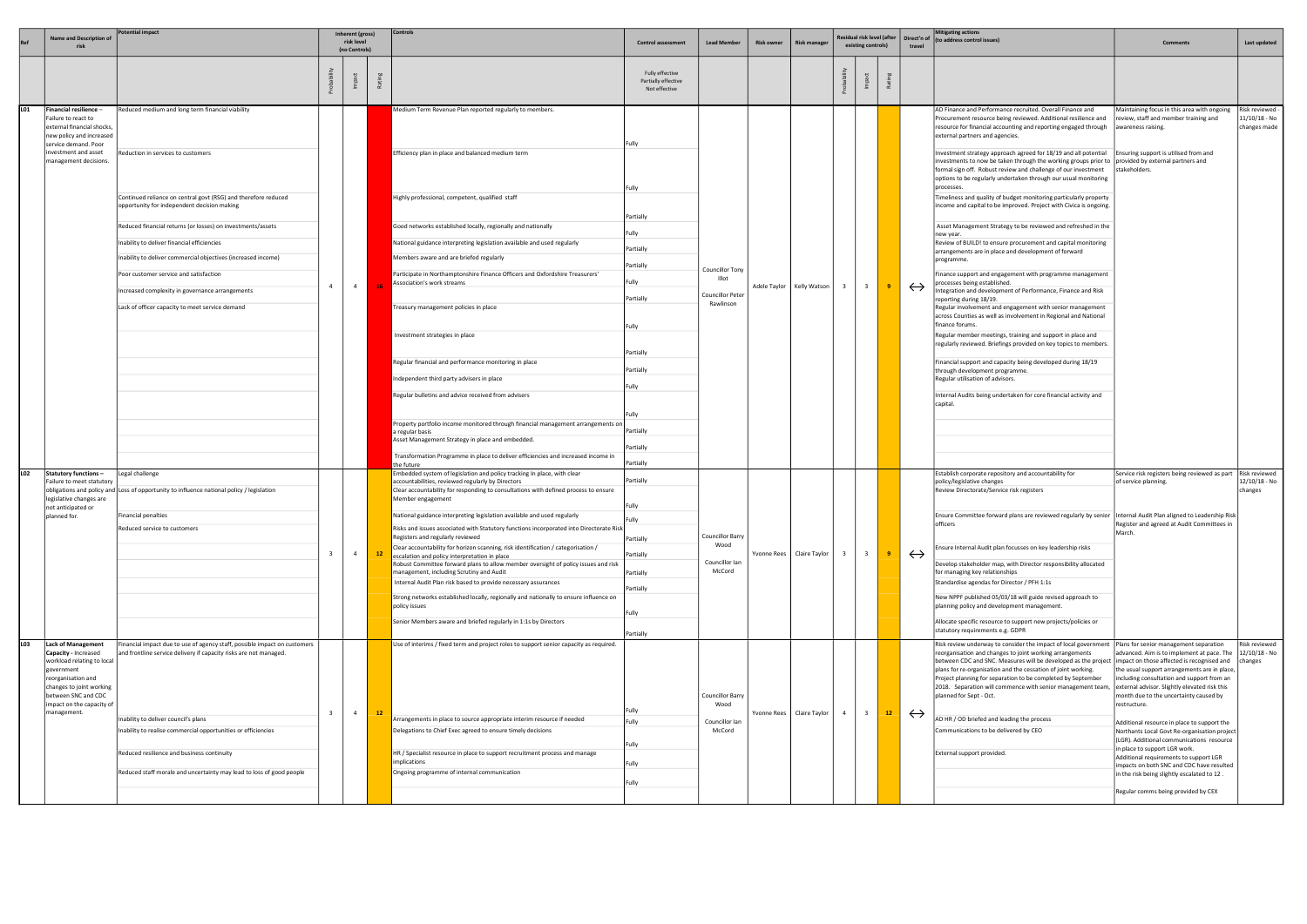|     | <b>Name and Description of</b>                                                                                                                                                                                                                                                                                                           | otential impact                                                                                                                                                                                                                                                                                                                                                                               |                         | Inherent (gross)            |    | Controls                                                                                                                                                                                                                                                                                                                                                                                                                                                                                                                                                                                   |                                                                              |                                                                      |                   |                                                            |                    | Residual risk level (after<br>Direct'n of |                   | <b>Mitigating actions</b><br>(to address control issues)                                                                                                                                                                                                                                                                                                                                                                                                                                                                                                                                                                                                                                                                                                                      |                                                                                                                                                                                                                                                                                                                                                                                                                                                                                    |                                                                                      |
|-----|------------------------------------------------------------------------------------------------------------------------------------------------------------------------------------------------------------------------------------------------------------------------------------------------------------------------------------------|-----------------------------------------------------------------------------------------------------------------------------------------------------------------------------------------------------------------------------------------------------------------------------------------------------------------------------------------------------------------------------------------------|-------------------------|-----------------------------|----|--------------------------------------------------------------------------------------------------------------------------------------------------------------------------------------------------------------------------------------------------------------------------------------------------------------------------------------------------------------------------------------------------------------------------------------------------------------------------------------------------------------------------------------------------------------------------------------------|------------------------------------------------------------------------------|----------------------------------------------------------------------|-------------------|------------------------------------------------------------|--------------------|-------------------------------------------|-------------------|-------------------------------------------------------------------------------------------------------------------------------------------------------------------------------------------------------------------------------------------------------------------------------------------------------------------------------------------------------------------------------------------------------------------------------------------------------------------------------------------------------------------------------------------------------------------------------------------------------------------------------------------------------------------------------------------------------------------------------------------------------------------------------|------------------------------------------------------------------------------------------------------------------------------------------------------------------------------------------------------------------------------------------------------------------------------------------------------------------------------------------------------------------------------------------------------------------------------------------------------------------------------------|--------------------------------------------------------------------------------------|
|     |                                                                                                                                                                                                                                                                                                                                          |                                                                                                                                                                                                                                                                                                                                                                                               |                         | risk level<br>(no Controls) |    |                                                                                                                                                                                                                                                                                                                                                                                                                                                                                                                                                                                            | <b>Control assessment</b>                                                    | <b>Lead Member</b>                                                   | <b>Risk owner</b> | Risk manager                                               | existing controls) |                                           | travel            |                                                                                                                                                                                                                                                                                                                                                                                                                                                                                                                                                                                                                                                                                                                                                                               | <b>Comments</b>                                                                                                                                                                                                                                                                                                                                                                                                                                                                    | Last updated                                                                         |
|     |                                                                                                                                                                                                                                                                                                                                          |                                                                                                                                                                                                                                                                                                                                                                                               |                         |                             | Rã |                                                                                                                                                                                                                                                                                                                                                                                                                                                                                                                                                                                            | Fully effective<br>Partially effective<br>Not effective                      |                                                                      |                   |                                                            |                    |                                           |                   |                                                                                                                                                                                                                                                                                                                                                                                                                                                                                                                                                                                                                                                                                                                                                                               |                                                                                                                                                                                                                                                                                                                                                                                                                                                                                    |                                                                                      |
|     | L04   CDC & SNC Local Plans -<br>Failure to ensure sound<br>local plans are submitted<br>on time for each District.                                                                                                                                                                                                                      | Inappropriate growth in inappropriate places<br>Negative (or failure to optimise) economic, social, community and                                                                                                                                                                                                                                                                             |                         |                             |    | Local Development Schemes are in place at each Council which detail the timeframes<br>and deliverables to underpin the work<br>Resources are in place to support delivery including QC support for each Local Plan.                                                                                                                                                                                                                                                                                                                                                                        |                                                                              | <b>Councillor Colin</b><br>Clarke                                    | Jim Newton        | Andy Darcy<br>(SNC)<br>David                               |                    |                                           | $\leftrightarrow$ | Regular review meetings on progress and critical path review at<br>each Council<br>Regular Portfolio briefings and political review                                                                                                                                                                                                                                                                                                                                                                                                                                                                                                                                                                                                                                           | CDC - A preliminary hearing for the<br>Examination of the Partial Review of the<br>Local Plan is to be held on 28 September<br>2018. Dates for the main hearings are still<br>awaited from the Planning Inspectorate. The Actions<br>Oxfordshire authorities have collectively<br>commenced work on a Joint Statutory Spatial CDC & Controls<br>Plan (JSSP) for which recruitment of staff is<br>on-going by the Oxfordshire Growth Board.<br>SNC - Joint Core Strategy Review has | <b>SNC Risk</b><br>eviewed<br>)9/10/18 -<br>Mitigating<br>updated for<br>updated for |
|     |                                                                                                                                                                                                                                                                                                                                          | environmental gain<br>Negative impact on each council's ability to deliver its strategic objectives<br>Increased costs in planning appeals<br>Possible financial penalties through not delivering forecasted New Homes                                                                                                                                                                        | $\overline{\mathbf{3}}$ | 5 <sub>5</sub>              | 15 | For issues which are solely within the control of SNC or CDC policies, plans and<br>resources are in place<br>Work is at Reg 19 on Cherwell Partial Review, preparing submission plan for Feb 2018<br>sign off and to re-commence in 2018 on Local Plan part 2.<br>Reg 19 Plan out for consultation (October 2018). Aim to be submitted to PINS by<br>January 24 2019.<br>Statements of Community Involvement are in place.<br>SNC revised LDS approved September 2018                                                                                                                     | Partially<br>Partially<br> Fully<br>Fully<br>Fully                           | <b>Councillor Roge</b><br>Clarke                                     |                   | Peckford<br>(CDC)                                          |                    | $\sim$ 4<br>8                             |                   | LDS updated as required<br>Additional evidence commissioned as required<br>Need to review resources at CDC to speed up Local Plan part 2.<br>Submission of the CDC partial review took place on 05/03/18.                                                                                                                                                                                                                                                                                                                                                                                                                                                                                                                                                                     | commenced with preparation of proposed<br>timetable, resources and scope underway.<br>Work has commenced with Milton Keynes<br>and Aylesbury for new Joint Spatial<br>Framework to address impact of proposed<br>growth of Milton Keynes on its neighbours.<br>Local Plan part 2 has been published for<br>representations, with employment<br>allocations and Local Green Space<br>designations. Aim is to submit in January<br>2019.                                             |                                                                                      |
| LO5 | <b>Business Continuity -</b><br>Failure to ensure that<br>critical services can be<br>maintained in the event<br>of a short or long term<br>incident affecting the<br>Councils' operations                                                                                                                                               | Inability to deliver critical services to customers/residents<br>inancial loss<br>Loss of important data<br>Inability to recover sufficiently to restore non-critical services before they<br>become critical<br>Loss of reputation                                                                                                                                                           | $\overline{a}$          | $\overline{4}$              |    | Business continuity strategy in place<br>Services prioritised and recovery plans reflect the requirements of critical services<br>ICT disaster recovery arrangements in place<br>Incident management team identified in Business Continuity Strategy<br>All services undertake annual business impact assessments and update plans<br><b>Business Continuity Plans tested</b>                                                                                                                                                                                                              | Partially<br>Partially<br> Partially<br>Partially<br> Partially<br>Partially | Councillor<br>Dermot<br>Bambridge<br>Councillor<br>Andrew McHugh     |                   | Graeme Kane   Richard Webb                                 | $\overline{4}$     | $\sim$ 4                                  | $\leftrightarrow$ | All individual service BC Plans recently updated<br>Corporate BC Plan to be reviewed<br>Testing to be programmed<br>3C solutions between both councils to be further developed<br>Corporate ownership and governance to sit at senior officer level<br>Draft Business Continuity Strategy and Policy being updated for<br>sign by Leadership Team.                                                                                                                                                                                                                                                                                                                                                                                                                            | The plan to update all the service business<br>continuity plans is progresssing to schedule.<br>Managers have had refresher training to<br>support them in completing the plans. The<br>first drafts have also been subject to a peer<br>to peer review to check they are robust. An<br>officer Steering Group is in place to provide<br>professional advice on critical aspects of the<br>plans.                                                                                  | Risk reviewed<br>9/10/18 -<br>omments<br>updated.                                    |
| L06 | <b>Partnering</b><br>Financial failure of a<br>public sector partner<br>organisation<br>Failure to build the<br>necessary partnership<br>relationships to deliver<br>our strategic plan.<br>Failure to ensure the<br>necessary governance of Financial loss<br>third party relationships<br>(council businesses,<br>partners, suppliers) | Potential reduction in service areas funded by the County Council resulting<br>in an unplanned increase in demand on district functions leading to service<br>difficulties.<br>Poor service delivery<br>Inability to deliver council's plans and outcomes for communities<br>Legal challenge<br>Inability to partner in the future<br>Reduced opportunity for inward investment in the future | $\overline{4}$          | $\overline{4}$              |    | Robust governance/contract management framework in place for key third party<br>relationships<br>Robust governance/contract management framework in place for key third party<br>relationships<br>Fraining and development of senior officers/members to fulfil their responsibilities<br>with partner organisations<br>Leader and CEO engaging at National and county level to mitigate impacts of potential<br>service reductions for residents<br>Regular review and sharing of partnership activity/engagement at senior officer<br>meetings                                           | Partially<br>Partially<br>Partially<br>Partially<br>Partially                | Councillor Barry<br>Wood<br>Councillor Ian<br>McCord                 | Jane Carr         | Nicola Riley   4   3 <mark>  12   &lt;-&gt;&gt;&gt;</mark> |                    |                                           |                   | Review existing arrangements/ contracts to ensure appropriate<br>governance<br>Standard agenda item at senior officer meetings<br>Continue Institute of Directors training for Officers and Members                                                                                                                                                                                                                                                                                                                                                                                                                                                                                                                                                                           | Third party governance review underway.<br>Cllr and Officer appointments to Council<br>owned companies to be reviewed.<br>Impact of potential NCC cuts on this risk to<br>be reviewed.<br>Ongoing meetings with Chief Execs from<br>across Northamptonshire to agree next steps<br>for Unitary approach<br>Ongoing meetings with wider health<br>partners to ensure evidence based approach<br>to investment in Wellbeing Directorate<br>Services                                  | Risk reviewed<br>10/10/18.                                                           |
| L07 | Failure to ensure that the<br>local authority has plans<br>in place to respond<br>appropriately to a civil<br>emergency fulfilling its<br>duty as a category one<br>responder                                                                                                                                                            | <b>Emergency Planning (EP)</b> Inability of council to respond effectively to an emergency<br>Unnecessary hardship to residents and/or communities<br>Risk to human welfare and the environment<br>Legal challenge<br>Potential financial loss through compensation claims<br>Ineffective Cat 1 partnership relationships                                                                     | $\overline{a}$          | $\overline{4}$              |    | Key contact lists updated monthly.<br>Dedicated Emergency Planning Officer in post to review, test and exercise plan and to<br>establish, monitor and ensure all elements are covered<br>Added resilience from cover between shared Environmental Health and Community<br>Safety Teams as officers with appropriate skill<br>Senior management attend Civil Emergency training<br>Multi agency emergency exercises conducted to ensure readiness<br>On-call rota established for Duty Emergency Response Co- coordinators<br>Full participation in Local Resilience Forum (LRF) activities | -ullv<br>Partially<br>Fully<br>Fully<br>Fully<br>Fully                       | Councillor<br>Dermot<br>Bambridge<br>Councillor<br>Andrew<br>McHughy |                   | Graeme Kane   Graeme Kane                                  | $\overline{4}$     | 12 <sup>7</sup>                           | $\leftrightarrow$ | Director for Environment is reviewing the Emergency Planning<br>arrangements and forming relationships with key partners.<br>Both Councils have cover arrangements in place to account for the being made as a result of a review of these<br>vacancy in the Emergency Planning post.<br>New call out arrangements have been established.<br>Fraining for senior officers was completed in June; further<br>exercises were completed in September.<br>Senior managers have attended multi-agency exercises.<br>Through the Inter Agency Group, plans were implemented<br>successfully for F1 and Moto GP; the group will meet again in<br>November to reflect on this year and start preparations for 2019.<br>Both authorities are represented at the Local Resilience Forum | Both authorities have active plans in place to Risk reviewed<br>ensure they are prepared for a variety of<br>emergencies. Further improvements are<br>plans. Options are being explored to fill the<br>vacant Emergency Planning post. Senior<br>Officers have had the opportunity to attend<br>multi agency training exercises during<br>September to increase their knowledge and<br>experience.                                                                                 | 09/10/18 -<br>Mitigating<br>actions<br>updated. No<br>change in<br>score.            |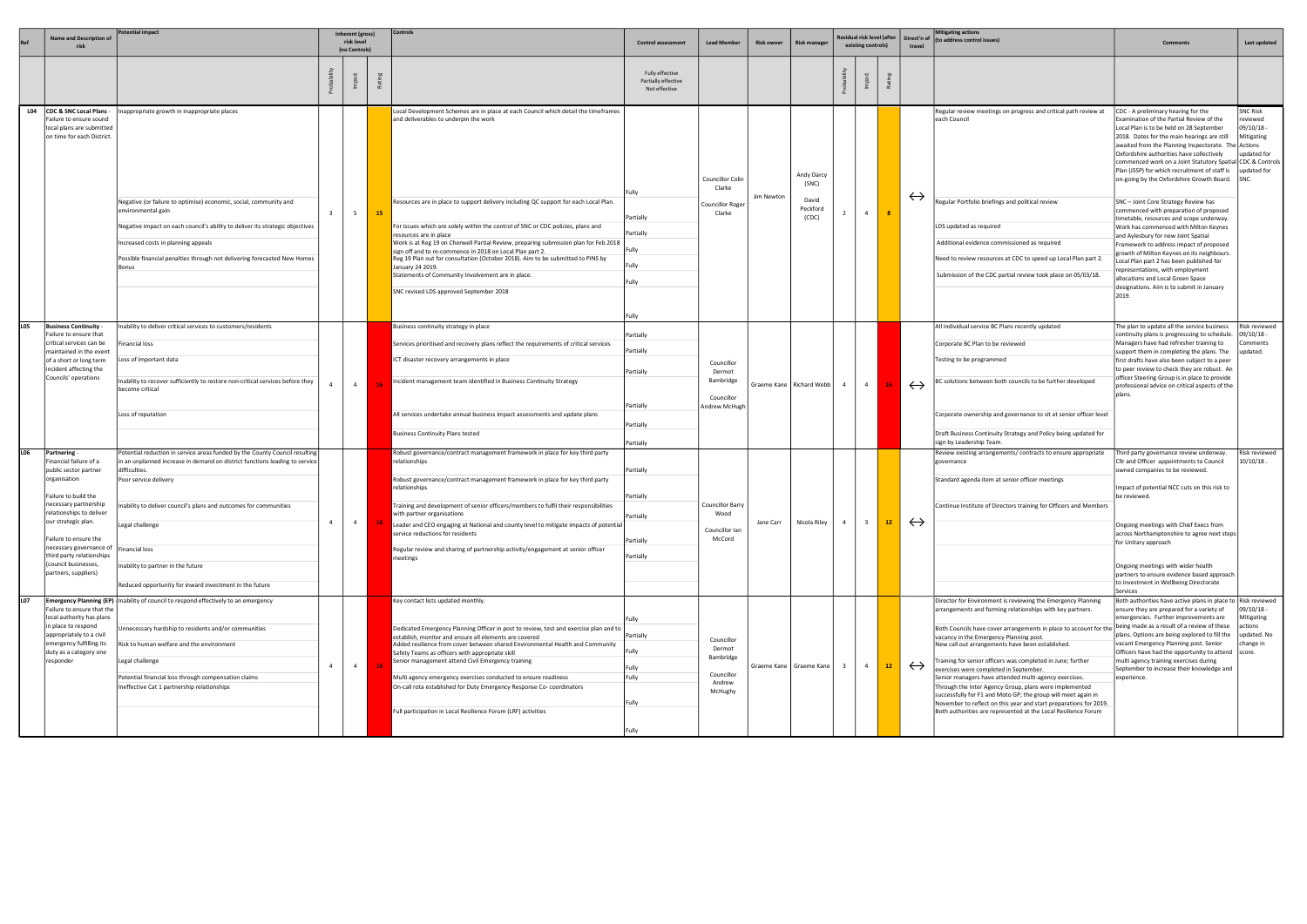| Ref | <b>Name and Description of</b><br>risk                                                                                                                                                                                                                                                                                    | <b>Potential impact</b>                                                                                                                                                                                                                                                                                                      | Inherent (gross)<br>risk level<br>(no Controls) |    | Controls                                                                                                                                                                                                                                                                                                                                                                                                                                                                                                                                                                                                                                                                                                                                                                                                                                                                                                                                                                                                                                                                                                        | <b>Control assessment</b>                                                                                           | <b>Lead Member</b>                                            | <b>Risk owner</b> | <b>Risk manager</b> | Residual risk level (after<br>existing controls) |    | travel            | <b>Mitigating actions</b><br>Direct'n of (to address control issues)                                                                                                                                                                                                                                                                                                                                                                                                                                                                                                                                                                                                                                                                                                                                                                                                                                                                                                                                                                                                                                                                                                                                                                                                                                                                                                                                                                                                                                                                                                                                                                                                                                                                                                                                                                                                                                                                                                                                                                                                                                                                                                                                                                                                                                                                                              | <b>Comments</b>                                                                                                                                                                                                                                                                                                            | Last updated                                                                                                            |
|-----|---------------------------------------------------------------------------------------------------------------------------------------------------------------------------------------------------------------------------------------------------------------------------------------------------------------------------|------------------------------------------------------------------------------------------------------------------------------------------------------------------------------------------------------------------------------------------------------------------------------------------------------------------------------|-------------------------------------------------|----|-----------------------------------------------------------------------------------------------------------------------------------------------------------------------------------------------------------------------------------------------------------------------------------------------------------------------------------------------------------------------------------------------------------------------------------------------------------------------------------------------------------------------------------------------------------------------------------------------------------------------------------------------------------------------------------------------------------------------------------------------------------------------------------------------------------------------------------------------------------------------------------------------------------------------------------------------------------------------------------------------------------------------------------------------------------------------------------------------------------------|---------------------------------------------------------------------------------------------------------------------|---------------------------------------------------------------|-------------------|---------------------|--------------------------------------------------|----|-------------------|-------------------------------------------------------------------------------------------------------------------------------------------------------------------------------------------------------------------------------------------------------------------------------------------------------------------------------------------------------------------------------------------------------------------------------------------------------------------------------------------------------------------------------------------------------------------------------------------------------------------------------------------------------------------------------------------------------------------------------------------------------------------------------------------------------------------------------------------------------------------------------------------------------------------------------------------------------------------------------------------------------------------------------------------------------------------------------------------------------------------------------------------------------------------------------------------------------------------------------------------------------------------------------------------------------------------------------------------------------------------------------------------------------------------------------------------------------------------------------------------------------------------------------------------------------------------------------------------------------------------------------------------------------------------------------------------------------------------------------------------------------------------------------------------------------------------------------------------------------------------------------------------------------------------------------------------------------------------------------------------------------------------------------------------------------------------------------------------------------------------------------------------------------------------------------------------------------------------------------------------------------------------------------------------------------------------------------------------------------------------|----------------------------------------------------------------------------------------------------------------------------------------------------------------------------------------------------------------------------------------------------------------------------------------------------------------------------|-------------------------------------------------------------------------------------------------------------------------|
|     |                                                                                                                                                                                                                                                                                                                           |                                                                                                                                                                                                                                                                                                                              |                                                 |    |                                                                                                                                                                                                                                                                                                                                                                                                                                                                                                                                                                                                                                                                                                                                                                                                                                                                                                                                                                                                                                                                                                                 | Fully effective<br>Partially effective<br>Not effective                                                             |                                                               |                   |                     |                                                  |    |                   |                                                                                                                                                                                                                                                                                                                                                                                                                                                                                                                                                                                                                                                                                                                                                                                                                                                                                                                                                                                                                                                                                                                                                                                                                                                                                                                                                                                                                                                                                                                                                                                                                                                                                                                                                                                                                                                                                                                                                                                                                                                                                                                                                                                                                                                                                                                                                                   |                                                                                                                                                                                                                                                                                                                            |                                                                                                                         |
|     | <b>Health and safety</b><br>- Failure to comply with<br>health and safety<br>legislation, corporate H&S<br>policies and corporate<br>H&S landlord<br>responsibilities                                                                                                                                                     | Fatality, serious injury & ill health to employees or members of the public<br>Criminal prosecution for failings<br>Financial loss due to compensation claims<br>Enforcement action - cost of regulator (HSE) time<br>Increased sickness absence<br>Increased agency costs<br>Reduction in capacity impacts service delivery | $\overline{4}$                                  |    | New Health & Safety Corporate H&S arrangements & guidance in place as part of the<br>newly adopted HSG65 Management System<br>Clearly identified accountability and responsibilities for Health and Safety established<br>at all levels throughout the organisation<br>Corporate Interim H&S Manager & H&S Officer in post to formalise the H&S<br>Management System & provide competent H&S advice & assistance to managers &<br>employees. Awaiting new Health & Safety Manager<br>Proactive monitoring of Health & Safety performance management internally<br>Proactive monitoring of Health & Safety performance management externally<br>Effective induction and training regime in place for all staff<br>Positive Health & Safety risk aware culture<br>Corporate Health & Safety meeting structure in place for co-ordination and<br>consultation<br>Corporate body & Member overview of Health & Safety performance via appropriate<br>committee<br>Assurance that third party organisations subscribe to and follow Council Health &<br>Safety guidelines and are performance managed where required | Partially<br> Fully<br>Partially<br>Partially<br>Fully<br>Partially<br>Partially<br>Partially<br>Fully<br>Partially | Councillor Lynn<br>Pratt<br>Councillor Peter<br>Rawlinson     | Adele Taylor      | Mark Willis         |                                                  | 12 | $\leftrightarrow$ | Corporate H&S Policy now finalised and communicated to all levels Senior Officer Meeting receives regular<br>of managers and staff. The launch of this policy will help to ensure  updates from Corporate H&S Manager.<br>that roles & responsibilities are discharged effectively. The next<br>stage will be to begin to update Corporate H&S arrangements and  committee. Joint Council and Employee<br>guidance documents which support the policy underneath.<br>All Assistant Directors to complete a H&S Checklist to provide a<br>status on the management of H&S in their service areas (checklist<br>devised by H&S team to ensure H&S Management System<br>framework is covered). AD's to submit checklist to their Director<br>by 3/9/18. Corporate H&S Manager has sent a follow up note to<br>Directors to suggest chasing outstanding AD checklists.<br>Recommended that ED's and AD's consider the gaps within the<br>checklists and liaise with their management teams on the agreed<br>actions that they will be taking to address them. Actions to be<br>formalised into service plans & monitored at DMT Meetings.<br>Further support, advice & assistance provided by H&S Team<br>(contacts established for each directorate area).<br>Recently approved Internal Audit plan for 18/19 included an audit<br>of our overall H&S management system framework which<br>commenced in Q1 with a follow up planned prior to the end of<br>18/19. Four main recommendations have been made which are<br>being considered and will be included in future updates of the<br>Leadership Risk Register. The H&S team also conduct reviews<br>internally across all services and teams, the current scope will be<br>expanded from topic-based themes to cover all elements of our<br>overall H&S management system to ensure compliance with our<br>standards.<br>Management of H&S training & Risk Assessment Workshop<br>training to be developed and rolled out. Robust training already in<br>place in Environmental Services.<br>Good awareness in higher risk areas of the business, e.g.<br>Environmental Services. However other areas need improved<br>awareness of risk assessment process<br>Reviews of leases and performance monitoring to be reviewed to<br>satisfy the Councils providers/ contractors are managing<br>significant risks. | Relevant updates taken to appropriate<br>Engagement Committee (JCEEC) to be<br>formed by HR in Oct/Nov time. To be in place<br>to ensure robust communication methods<br>are in place for consultation between<br>HR/H&S and TU.                                                                                           | Risk reviewed<br>13/10/18 -<br>Controls,<br>Control<br>assessment,<br>Mitigating<br>Actions and<br>Comments<br>updated. |
|     | Cyber Security - If there is Service disruption<br>insufficient security with<br>regards to the data held<br>and IT systems used by<br>the councils and<br>insufficient protection<br>against malicious attacks<br>on council's systems then<br>there is a risk of: a data<br>breach, a loss of service,<br>cyber-ransom. | Financial loss / fine<br>rosecution – penalties imposed<br>ndividuals could be placed at risk of harm<br>Reduced capability to deliver customer facing services<br>Unlawful disclosure of sensitive information<br>Inability to share services or work with partners<br>Loss of reputation                                   | 5 <sub>1</sub><br>$\overline{4}$                | 20 | ile and Data encryption on computer devices<br>Managing access permissions and privileged users through AD and individual<br>applications<br>Consistent approach to information and data management and security across the<br>councils<br>Effective information management and security training and awareness programme<br>for staff<br>Password security controls in place<br>Robust information and data related incident management procedures in place<br>Appropriate robust contractual arrangements in place with all third parties that supply<br>systems or data processing services<br>Appropriate plans in place to ensure ongoing PSN compliance<br>Adequate preventative measures in place to mitigate insider threat, including physical<br>and system security<br>Insider threat mitigated through recruitment and line management processes                                                                                                                                                                                                                                                    | Fully<br>Fully<br>Partially<br>Partially<br> Fully<br>Partially<br>Partially<br>Fully<br>Partially<br>Partially     | Councillor Ian<br>Corkin<br><b>Councillor Phil</b><br>Bignell | Claire Taylor     | <b>Tim Spiers</b>   | 5                                                | 15 | $\leftrightarrow$ | The cyber-essentials plus audit has now been completed. We<br>expect to achieve certification by 31/10/18.<br>Cyber-security was reviewed by Internal Audit in May 2017 and a<br>review meeting was held on 30th August 2018. The output has<br>been received and signed off with good progress summary noted.<br>The IT service are in discussions with the Regional Police Cyber<br>Security Advisor and initial training session will be held with the IT<br>Management team in October 2018.<br>Work is also being undertaken with the Communications team to<br>raise staff awareness of issues and recommended actions to<br>follow through internal channels such as 'In the Loop' and the<br>intranet.<br>Complete the implementation of the intrusion prevention and<br>detection system by November 2018.<br>Agree Terms of Reference and re-implement the security forum as<br>the Information Governance Group, with meetings to be held on a<br>Develop a comprehensive information security training<br>programme with annual mandated completion which is assessed                                                                                                                                                                                                                                                                                                                                                                                                                                                                                                                                                                                                                                                                                                                                                                                                                                                                                                                                                                                                                                                                                                                                                                                                                                                                                 | (Cyber security incidents are inevitable.<br>The only way to manage this risk is to have<br>effective controls and mitigations in place<br>including audit and review.<br>Staff and member briefings covered phishing Updated<br>March 2018.<br>We are now discussing wider awareness<br>raising with Communications Team. | Risk reviewed<br>11/10/18 -<br>Mitigating<br>Actions                                                                    |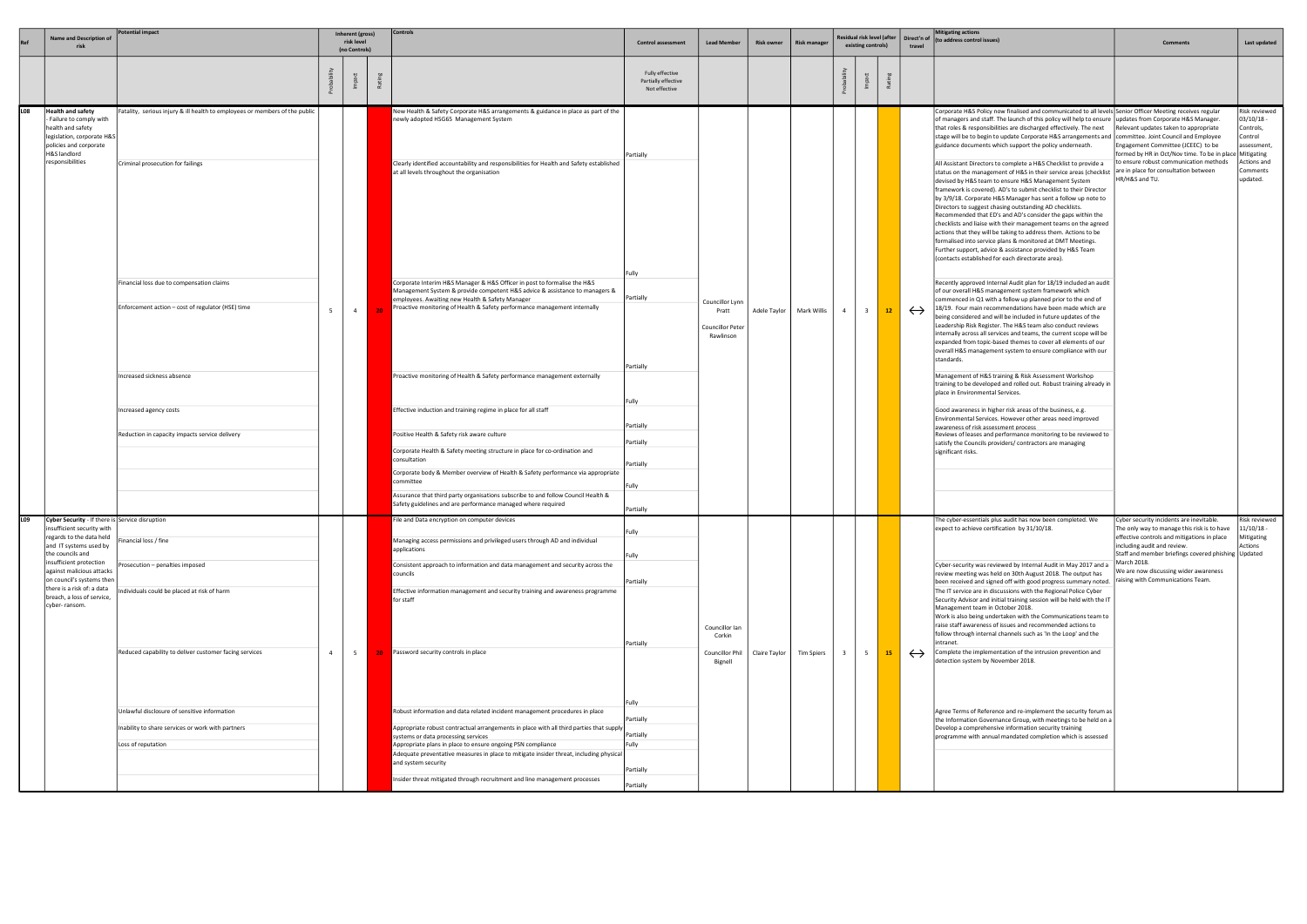|                 | <b>Name and Description o</b><br>risk                                                                                                                                                                                        | otential impact                                                                                                                                                                                                                                    | <b>Controls</b><br>Inherent (gross)<br>risk level<br>(no Controls) |                | <b>Control assessment</b> | <b>Lead Member</b>                                                                                                                                                                                                                                                                                                                                                                                                                                                                                                                                                                                                                                                                                                                                                                                                                                                                                                                                                                                       | <b>Risk owner</b>                                                                                                                | <b>Risk manager</b>                                                     |           | Residual risk level (after<br>existing controls) |                | Direct'n of<br>travel   | <b>Mitigating actions</b><br>(to address control issues) | Comments          | Last updated                                                                                                                                                                                                                                                                                                 |                                                                                                                                                                                                                                                                                                                                                                                                                                                                                            |                                                      |
|-----------------|------------------------------------------------------------------------------------------------------------------------------------------------------------------------------------------------------------------------------|----------------------------------------------------------------------------------------------------------------------------------------------------------------------------------------------------------------------------------------------------|--------------------------------------------------------------------|----------------|---------------------------|----------------------------------------------------------------------------------------------------------------------------------------------------------------------------------------------------------------------------------------------------------------------------------------------------------------------------------------------------------------------------------------------------------------------------------------------------------------------------------------------------------------------------------------------------------------------------------------------------------------------------------------------------------------------------------------------------------------------------------------------------------------------------------------------------------------------------------------------------------------------------------------------------------------------------------------------------------------------------------------------------------|----------------------------------------------------------------------------------------------------------------------------------|-------------------------------------------------------------------------|-----------|--------------------------------------------------|----------------|-------------------------|----------------------------------------------------------|-------------------|--------------------------------------------------------------------------------------------------------------------------------------------------------------------------------------------------------------------------------------------------------------------------------------------------------------|--------------------------------------------------------------------------------------------------------------------------------------------------------------------------------------------------------------------------------------------------------------------------------------------------------------------------------------------------------------------------------------------------------------------------------------------------------------------------------------------|------------------------------------------------------|
|                 |                                                                                                                                                                                                                              |                                                                                                                                                                                                                                                    |                                                                    |                | ≃                         |                                                                                                                                                                                                                                                                                                                                                                                                                                                                                                                                                                                                                                                                                                                                                                                                                                                                                                                                                                                                          | Fully effective<br>Partially effective<br>Not effective                                                                          |                                                                         |           |                                                  |                |                         |                                                          |                   |                                                                                                                                                                                                                                                                                                              |                                                                                                                                                                                                                                                                                                                                                                                                                                                                                            |                                                      |
| L <sub>10</sub> | Safeguarding the<br>vulnerable (adults and<br>children) - Failure to<br>follow our policies and<br>procedures in relation to<br>safeguarding vulnerable<br>adults and children or<br>raising concerns about<br>their welfare | Increased harm and distress caused to vulnerable individuals and their<br>amilies<br>Council could face criminal prosecution<br>Criminal investigations potentially compromised<br>Potential financial liability if council deemed to be negligent |                                                                    | $\overline{4}$ | 12                        | Safeguarding lead in place and clear lines of responsibility established<br>Safeguarding Policy and procedures in place<br>Information on the intranet on how to escalate a concern<br>Staff training - new whole staff shared approach being launched last year and<br>mandatory training introduced<br>Safer recruitment practices and DBS checks for staff with direct contact<br>Action plan developed by CSE Prevention group as part of the Community Safety<br>Partnership<br>Local Safeguarding Children's Board Northamptonshire (LSCBN) pathways and<br>thresholds<br>Data sharing agreement with other partners<br>Attendance at Children and Young People Partnership Board (CYPPB)<br>Annual Section 11 return complied for each council<br>Engagement with Joint Agency Tasking and Co-ordinating Group (JATAC) and relevant<br>Oxfordshire County Council (OCC) safeguarding sub group<br>Engagement at an operational and tactical level with relevant external agencies and<br>networks | Fully<br>Fully<br>Partially<br>Partially<br>Partially<br>Partially<br>Fully<br>Partially<br>Fully<br>Fully<br>Fully<br>Partially | <b>Councillor Barry</b><br>Wood<br>Councillor Ian<br>McCord             | Jane Carr | Nicola Riley                                     | $\overline{2}$ | $\overline{4}$          | 8                                                        | $\leftrightarrow$ | Ongoing internal awareness campaigns<br>Ongoing external awareness campaigns<br>Annual refresher and new training programmes including training<br>for new members<br>Training monitoring to be developed through new HR/Payroll<br>system<br>Continue to attend Child exploitation groups in both Counties  | Continued focus in this area with ongoing<br>programme of training and awareness<br>raising.                                                                                                                                                                                                                                                                                                                                                                                               | Risk reviewed<br>10/10/18 - No<br>change.            |
| L <sub>11</sub> | Income Generation<br>through council owned<br>companies                                                                                                                                                                      | Through failure of governance or robust financial / business planning the<br>councils fail to generate expected income.                                                                                                                            | $\overline{3}$                                                     | $\overline{4}$ | 12                        | Annual business planning<br>Financial planning<br>Corporate governance mechanisms<br>Due diligence<br><b>Business casing</b>                                                                                                                                                                                                                                                                                                                                                                                                                                                                                                                                                                                                                                                                                                                                                                                                                                                                             | Partially<br>Partially<br>Partially<br>Partially<br>Partially                                                                    | Councillor Tony<br><b>Illot</b><br><b>Councillor Peter</b><br>Rawlinson |           | Adele Taylor   Kelly Watson                      | 2              | $\overline{4}$          | -8                                                       | $\leftrightarrow$ | Recruiting to support shareholder and client side capacity.<br>Relevant training being provided.<br>Resilience and support being developed across business to<br>monitor and deliver projects.<br>Skills and experience being enhanced to deliver and support<br>development, challenge and oversight.       | Resources in place. Relevant training being<br>provided to support resource provision                                                                                                                                                                                                                                                                                                                                                                                                      | Risk reviewed<br>1/10/18 - No<br>further<br>changes. |
| L12             | third party suppliers                                                                                                                                                                                                        | Financial sustainability of The financial failure of a third party supplier results in the inability or<br>reduced ability to deliver a service to customers.                                                                                      | $\overline{3}$                                                     | $\overline{4}$ | 12 <sup>7</sup>           | Contracts in place to cover default.<br>Business continuity planning                                                                                                                                                                                                                                                                                                                                                                                                                                                                                                                                                                                                                                                                                                                                                                                                                                                                                                                                     | Partially<br>Partially                                                                                                           | Councillor Tony<br>Illot<br><b>Councillor Peter</b><br>Rawlinson        |           | Adele Taylor   Kelly Watson                      | $\overline{2}$ | $\sim$ 4                | 8 <sup>1</sup>                                           | $\leftrightarrow$ | Meetings take place when required with suppliers to review<br>higher risk areas.                                                                                                                                                                                                                             | Risk previously escalated due to suppliers<br>financial difficulties which could result in loss<br>of service. The Council continues to monitor<br>suppliers financial stability and meets with<br>suppliers when required.                                                                                                                                                                                                                                                                | Risk reviewed<br>$1/10/18 -$<br>Comments<br>updated. |
| L13a            | Local Government<br><b>Reorganisation CDC</b><br>Proposals for local<br>government<br>reorganisation impacts on<br>the provision of services<br>to residents and<br>communities.                                             | Inability to deliver Council priorities and plans, impacting on quality of<br>services delivered to residents and communities.<br>Potential impact of CDC/SNC separation on quality of services delivered to<br>residents and communities.         |                                                                    | $\overline{4}$ |                           | Leader and CEO engaging at national and county level to define steps and mitigate<br>impacts of potential service reductions for residents.<br>Planning for the impact of separation of joint working arrangements between CDC ad  Partially<br>SNC is underway.<br>Strategic partnership opportunities with Oxfordshire County Council being explored<br>with Joint Chief Executive in place by 1st October.<br>Regular review and sharing of partnership activity / engagement at senior officer<br>meetings                                                                                                                                                                                                                                                                                                                                                                                                                                                                                           | Partially<br>Partially<br>Partially                                                                                              | Councillor Barry<br>Wood                                                |           | Yvonne Rees   Claire Taylor                      | 5              | $\overline{\mathbf{3}}$ | 15                                                       | $\leftrightarrow$ | Standing item at senior officer meetings - regular review of risk<br>and control measures.<br>Legal advice sought with regards to the employment implications<br>of re-organisation and separation proposals.<br>Separation planning underway for CDC and SNC. OCC - CDC<br>section 113 agreement completed. | Formal decision taken in July to end CDC/SNC Risk reviewed<br>partnership.<br>Plan for separation currently being<br>developed. Risk will be fundamentally<br>reviewed in light of the plan and the<br>appointment of a Joint Chief Executive with<br>Oxfordshire County Council effective from<br>1st October.<br>Risk remains the same this month as<br>separation planning is advancing. A detailed<br>risk register underpinning the transition will<br>be developed during September. | 12/10/18 - No<br>changes                             |